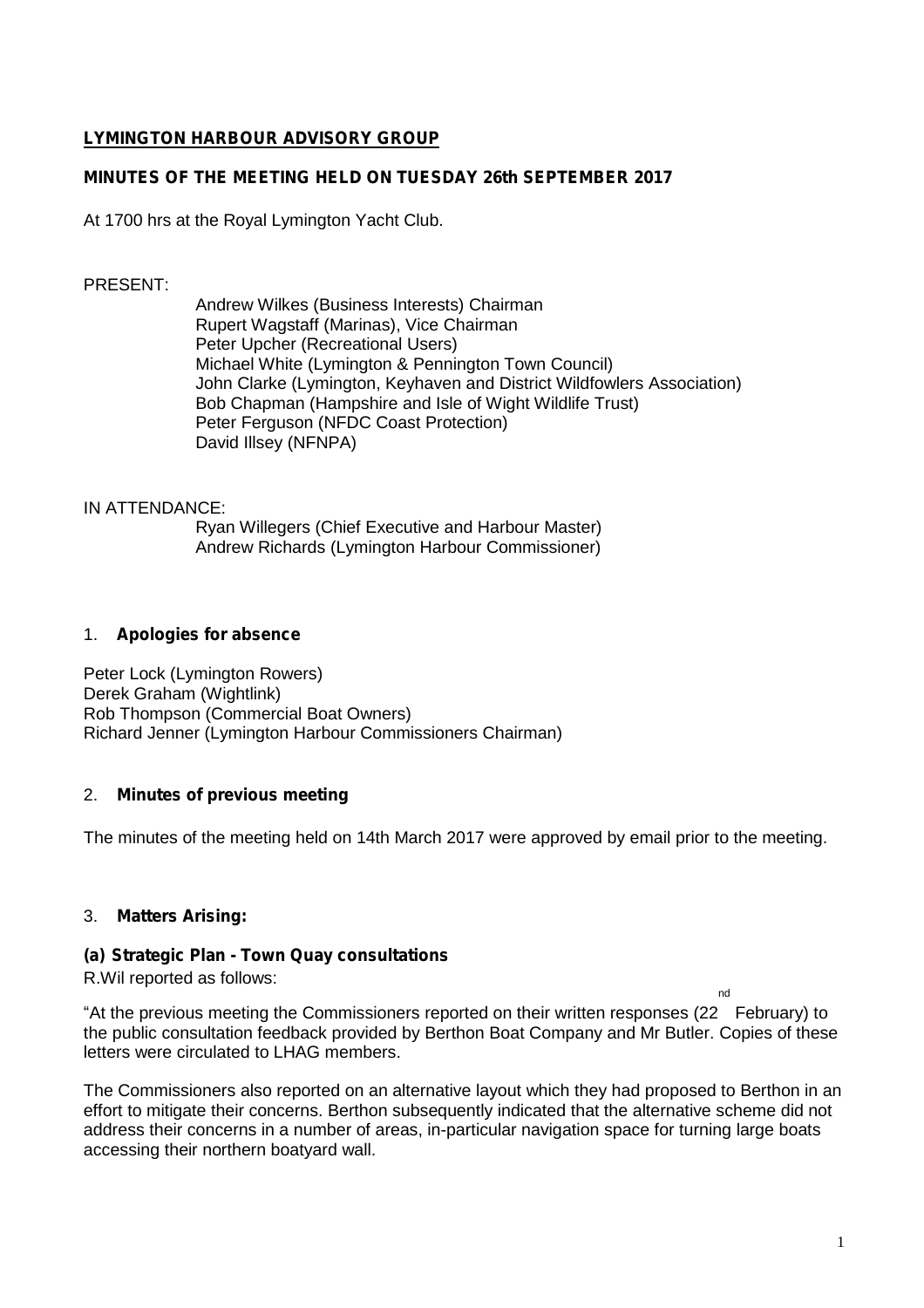Although it remains the Commissioners view that the revised proposals result in an improvement in navigation layout and navigation safety over the current position, they would prefer to have a solution which was acceptable to Berthon.

To that end there has been further dialog with Berthon in order to discuss their concerns and to provide further clarification. As part of this further dialog, LHC have agreed to investigate several alternative layout options in the area opposite the boatyard which might offer a compromise solution that both parties can accept while not departing significantly from the consulted scheme which received strong support from other stakeholders and businesses in the community. These are currently being worked up and will need assessing, both in terms of navigation impacts, but also the implications for the business case and winter boat relocations. It is anticipated that a further meeting will take place in late October to discuss.

Separately, LHC have commenced work with their advisors to identify the consents required together with the supporting environmental assessments. Applications will not go forward until the Commissioners have taken a decision on the final layout of the scheme."

In response to a question from AW, R.Wil said that the extended consultations were not delaying the project because finance would not be available until winter 2019. LHC were progressing with the planning application and EIA scoping report work which does not require the final detailed design at this stage.

JC asked if the pontoons would be "gated". R.Wil's preference is to not have a locked gate but this has yet to be decided. The pontoons will be equipment with lighting and power.

R.Wil is attending a meeting on Friday about the public toilets at the Quay which is one of several facilities NFDC are considering replacing/refurbishing as part of their ongoing building maintenance programme. He will lobby for facilities suitable for visiting yachtsmen and request timescale from the town council. If the toilets are not refurbished by NFDC soon, LHC will have to carry out some temporary interim refurbishment on the proportion of the building that it leases from NFDC.

# 3 (b) Commercial Fishing Boat Moorings

At their September meeting the Commissioners considered a framework within which the Commissioners could respond to the commercial fishermen's request to extend the qualifying residency area for a mooring while strengthening the terms and conditions to reduce the risk of 'bad eggs' who may have broken the law or caused problems within other harbours relocating to Lymington.

Following consideration, the Commissioners resolved to adopt the following changes:

- Extend the residency area to 11m as the crow flies. It was noted that the original proposal from the commercial fishermen was to extend the residency area in an easterly direction to Southampton Water between Southampton and Eling. However, the Commissioners agreed that LHC needed to be careful not to base the residency parameters on where particular fishermen who want or have a mooring today live or want to relocate to. The purpose of the extension was to increase demand to allow for succession when existing fishermen retire, and to incorporate areas of cheaper housing. The recommendation to extend to a uniform 11 mile boundary was deemed a fairer approach.
	- Introduce a mechanism (separate waiting lists) to maintain the existing ratio of wet fish (11) to charter angling boats (5). However, to ensure that moorings are not unnecessarily left vacant, in the event a vacancy arises in one category but there are only qualifying applications on the waiting list for the other category, then the allocation will be made to the applicant from the other category.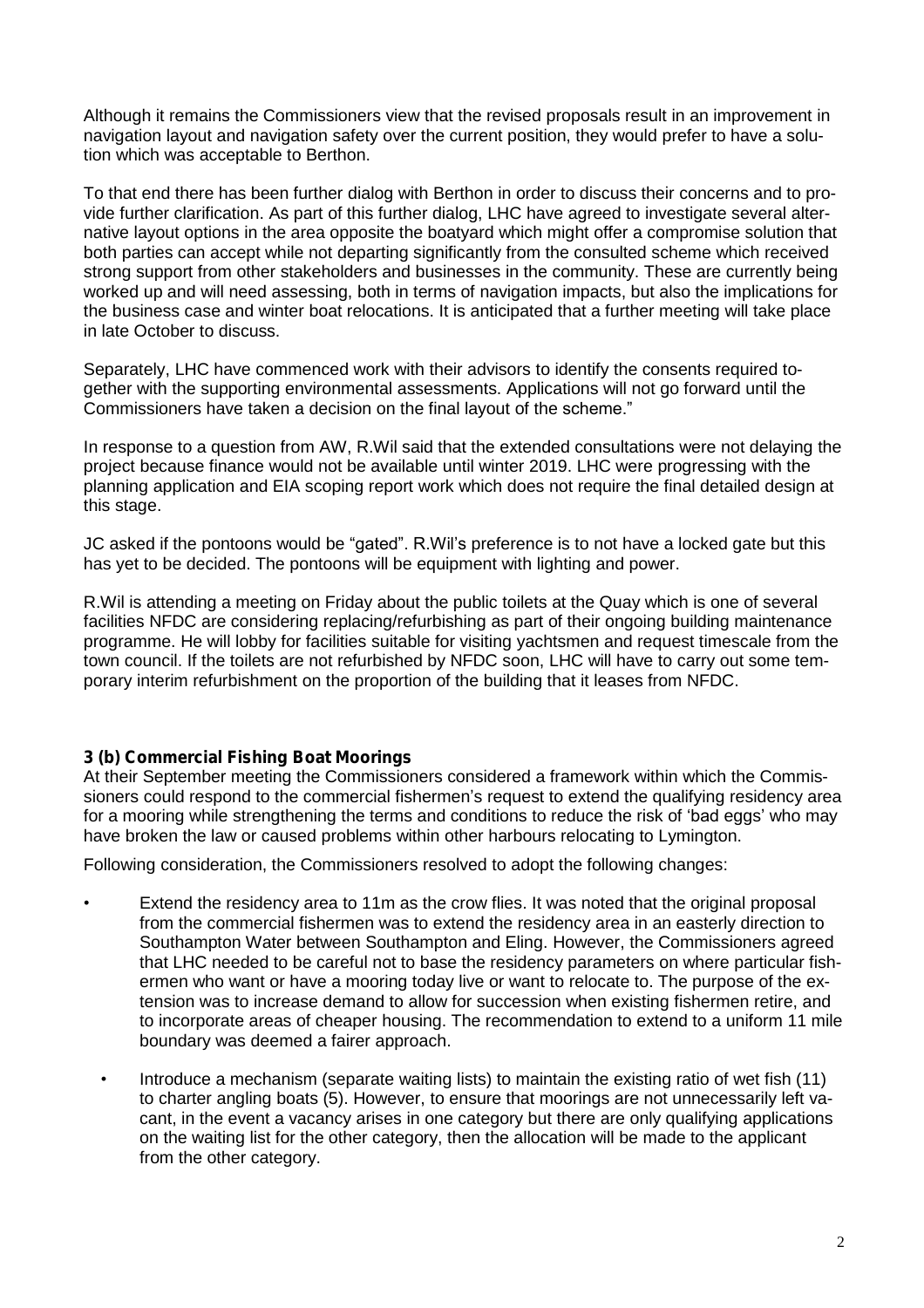- Incorporate additional mooring qualification criteria to ensure that moorings are only allocated to bona fide commercial fishermen.
- Introduce changes to terms and conditions to provide for the proposed change to the residency area and to enable Commissioners to refuse an application to join the waiting list or cancel waiting list membership in the event of a successful prosecution for a breach of harbour legislation or a successful prosecution for a criminal offence occurring within any UK harbour limits or on LHC property. This latter amendment will apply to all mooring applications, not just applications for commercial moorings. Although these are the terms under which the Commissioners believe they can best ensure that only legally operating commercial users are eligible to apply for a mooring license while ensuring that a fair extension to the residency criteria, the Commissioners remain willing to listen to material concerns should they arise.

RT is currently working away from Lymington but had spoken to JC and R.Wil. He is positive about the LHC decision and will let the other commercial fishermen know about it on his return.

In response to a question from JC, R.Wil confirmed that the 25% discount given to wet fishing boat mooring holders would continue in accordance with the qualifying conditions laid out in the 1951 Act.

# 3 (c) RSPB Tern Project

During April, the RSPB in liaison with LHC, Hampshire and Isle of Wight Wildlife Trust (HIWWT) and Natural England completed works to erect 3 nesting islands on the eastern breakwater and a separate scheme to artificially recharge the shell/shingle Chenier beach on 'Cockleshell' marsh to the west of the river. The objective of both schemes is to provide suitable habitat higher in the tidal frame to encourage Roseate Terns to breed within the Special Protection Area. Roseate Terns are likely to nest in areas where Terns are already nesting.

BC reported that neither the Chenier beach nor the breakwater areas had been used by terns this year. However, it is a "long game" and terns may nest there in future. The original works on the breakwater had been washed away by a stormy weather and had been replaced.

JC noted that a peregrine had nested on one of the breakwater sites and that 13 foxes had been shot as part of predation management measures.

PF asked about the work recharging the Chenier beaches as it is possible that NFDC will be carrying out similar work as mitigation for a possible Hurst Spit recharge scheme.

#### 4. HIWWT - Lymington and Keyhaven Nature Reserve

BC reported that the recent open day event held on the marshes was well received by all who attended. R.Wil suggested that LHC are notified of future events so that it can be publicised in the LHC newsletters and web site. The provisional date for an open day next year is 16th September.

# 5. Commissioners

On the 31 st October 2017 Peter Mills retires as a Commissioner after completing two three year terms of service.

At their July meeting the Commissioners identified it would be sensible to plan ahead for Geoff Stokes retirement in October 2018 given his role as portfolio holder for safety. It was agreed that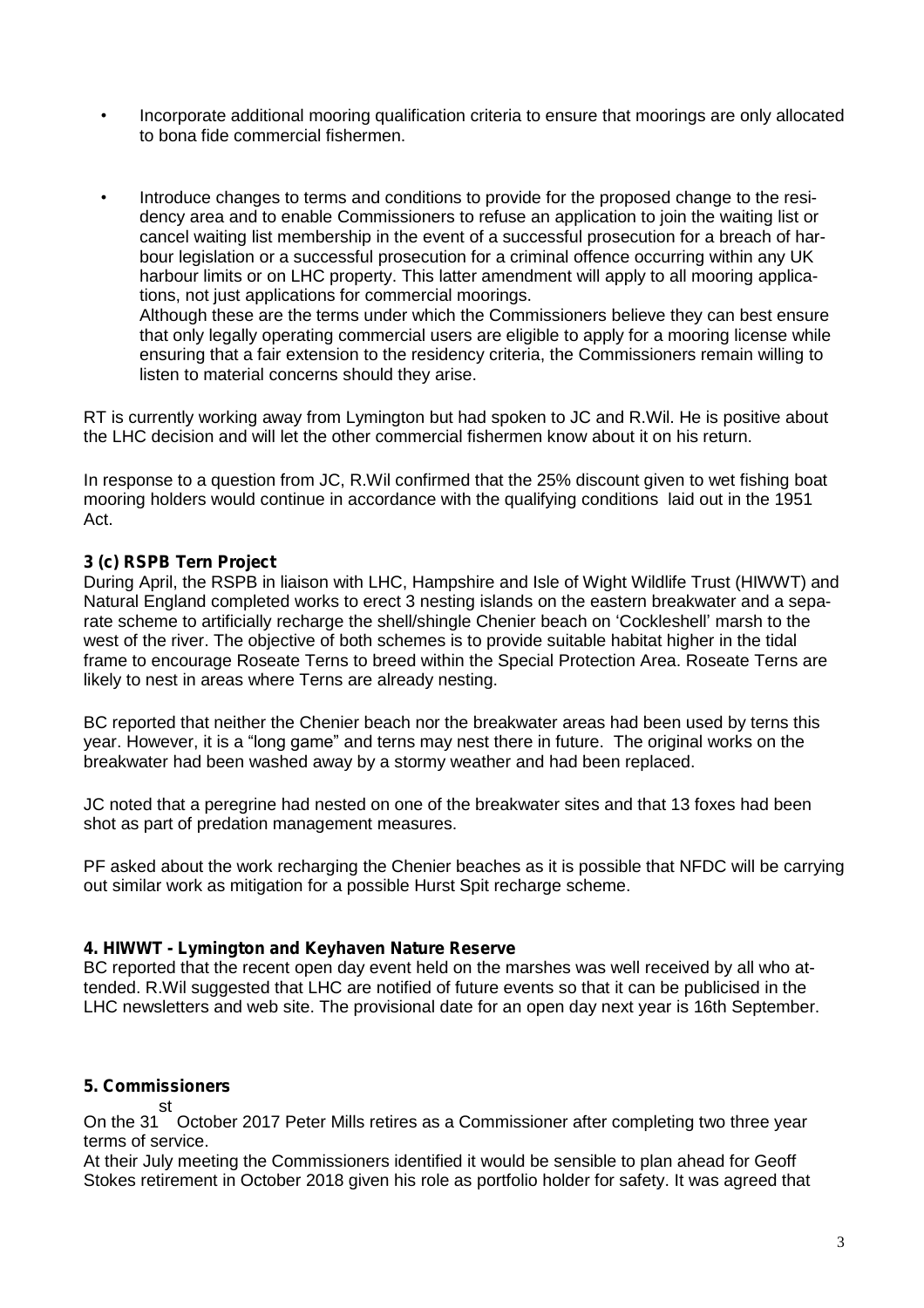LHC would advertise for a new Commissioner to fill the current vacancy created by P. Mills retirement by seeking applicants with experience of commercial ferry or port operations and a working knowledge of the Port Marine Safety Code. By recruiting early, this would allow the new Commissioner to have a 12 month 'handover' period before taking over the safety portfolio on Geoff's retire-

ment. Six applications have been received and interviews are planned for the 9 and 10 October. th th The Commissioners also have an option to co-opt in the event that two strong candidates are identified with skillsets considered to be beneficial to the balance of skills and diversity of the Board.

The interview panel will consist of the LHC Chairman and Vice Chairman plus the chairman of LHAG and Cllr M. White who the LHAG has previously nominated as the 'independent person'.

# 6. Insurance Requirements & General Directions

JC had spoken to a river user who admitted that he did not hold any insurance for his vessel. He asked if river users were required to take out insurance cover.

There is no national legal requirement for any vessel to be insured however it is a normal condition for any vessel using harbours, marinas, yacht clubs or commercial services.

R.Wil confirmed that LHC's Terms and Conditions for use of LHC's infrastructure facilities (Resident Moorings / Temporary Moorings / Visitor Moorings / Slipway / Scrubbing Grid) states that "Users are required to be insured for the recovery and removal of their vessel from the harbour in the event of sinking and carry £2,000,000 third party cover."

JC suggested that this requirement is highlighted in the Harbour Guide.. R.Wil thought that was a good idea and he would consider it.

Third party facilities such as marina's and boatyards are responsible for their own insurance requirements.

JC also asked what the position was if an uninsured vessel violates a LHC General Direction. Any contravention of a General Direction is prosecutable whether the vessel is insured or not.

# 7. LHC Stakeholder Benefit / Social Responsibility Policy

LHC are commencing work on formulating a stakeholder benefit / social responsibility policy. This will formalise the terms of reference or parameters under which LHC might for example support or initiate community initiatives or charitable causes. Until now any LHC initiatives or third party requests for support have been considered on a case by case basis by the Commissioners without reference to a formal policy.

AW noted that any charitable donations would ultimately be funded by mooring holders and stakeholders. R.Wil said that support for community initiatives or charitable causes need not necessarily take the form of giving money. For example, LHC had recently sponsored two local brothers who were training to row across the Atlantic in aid of skin cancer research through the provision of free launching on the slipway. AR noted that the government guidance paper "Modernising Trust Ports II" actively encourages Trust Ports to engage with and support local communities and specifically references making charitable grants or donations as being one way in which surpluses can be distributed for stakeholder benefit.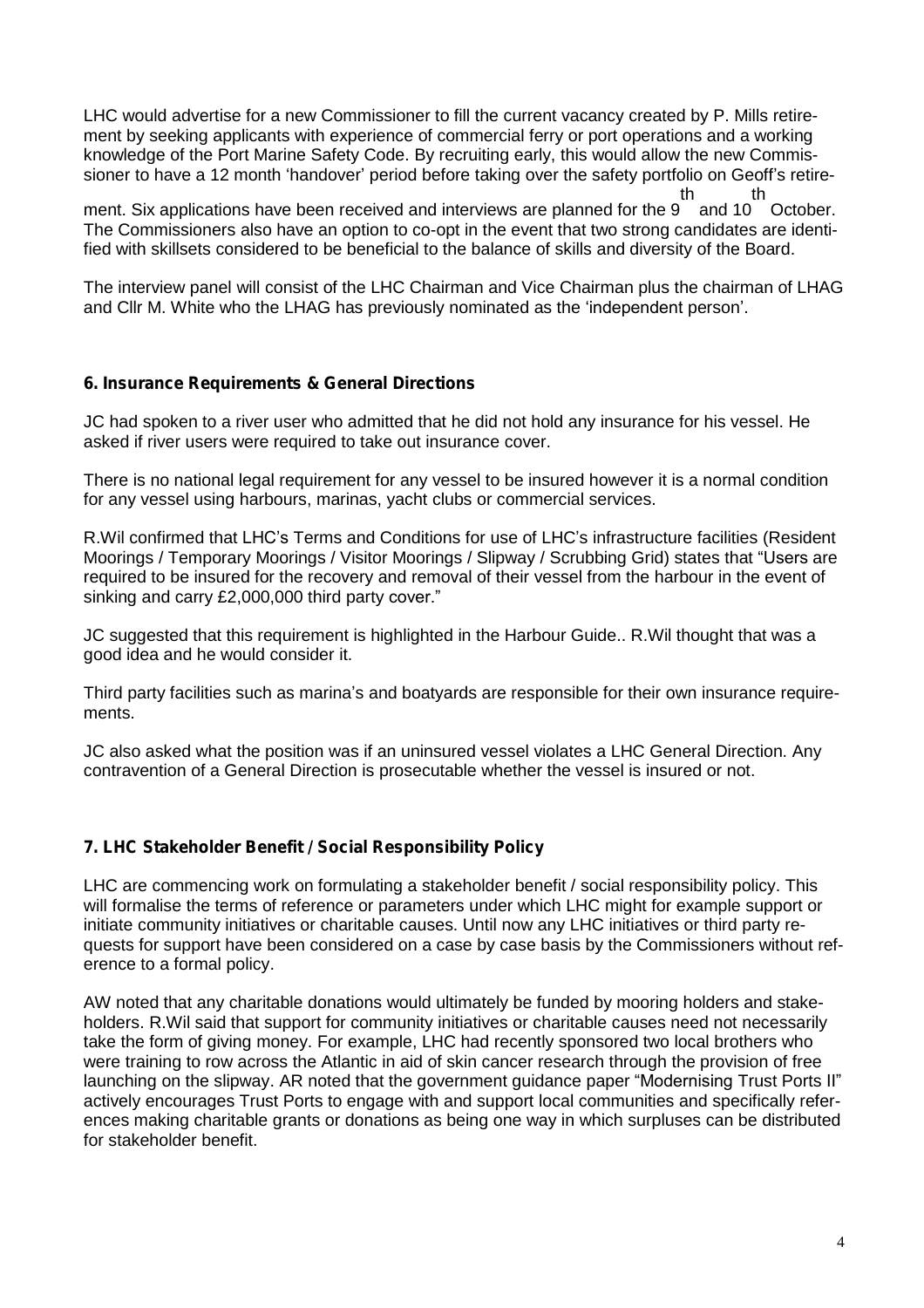# 8. Moorings

### 8.1 Above Bridge Mooring Occupancy

In recent years LHC has found it difficult to fill the above bridge moorings. This is principally due to the air draft restrictions imposed by the railway bridge which limits movements of boats over high water. The limited tender mooring availability which restricts new tenders to be located along Undershore road where parking is difficult is also a deterrent for some. In the past LHC have tried to address the under occupancy through advertising vacant moorings in the local press with limited success. A further factor to consider is that in 2008 an additional 10 moorings were added. This may have tipped the number of moorings above sustainable demand.

In July, 22 of the 71 moorings were vacant. Since then the vacant moorings have been publicised through the website and an e-newsletter and this approach has a positive effect. Strawberry Marketing have also been asked to incorporate details into the social media schedule. At the time of writing, 7 of the 22 vacant moorings have been allocated and a further four applications are being processed.

Following a review by the Mooring Committee to consider what else might be done to improve occupancy, the option to reduce resident mooring price for these moorings was discounted because of the risk of diluting existing revenues. However, a decision has been taken to discount temporary mooring fees for above bridge moorings to the equivalent monthly rate for an annual resident licence + 10% as there was very little take up at the current charges. The effectiveness of the above measures will be reviewed in 18 months.

### 8.2 Use of Unused Moorings

In response to a question from AW, R.Wil set out LHC's policy and procedures for allocating moorings that are temporarily unused by resident mooring holders(sublets). Temporary mooring allocations are made for one month terms or multiples thereof up to the limits set out in LHC's terms and conditions. Further details at [http://www.lymingtonharbour.co.uk/Temporary-Moorings.](http://www.lymingtonharbour.co.uk/Temporary-Moorings)

Firstly, it is necessary to identify mooring availability. Under the terms and conditions for a mooring licence, it is a requirement that resident mooring holders must notify LHC if they are to be away for more than 14 nights. To pick up on those who forget to tell LHC, LHC undertake a two weekly audit of mooring occupancy. If this shows a vacancy on two consecutive occasions they know that the mooring is a possible candidate for allocation as a temporary mooring and can make further enquiries – it may be that the mooring holder has simply gone sailing on the days LHC conducted the audit. The above procedure provides a mooring availability list to which applications from owners of compatible boats can be allocated.

LHC promote the availability of temporary moorings via their website and operate a waiting list system for summer and winter licence periods. At the end of the summer season, they terminate most temporary mooring licences in order to release moorings for the winter relocations from the lower river and to accommodate the dredging programme. In November once there is clarity that all boats that needed relocating have moorings to go to, any unused moorings left will be allocated to compatible applications in accordance with the terms and conditions.

When it comes to allocating temporary moorings, LHC give priority to local residents on the waiting list for a resident mooring. Allocations are made in the order they are received for each licence season but subject to boat compatibility with the available mooring and/or the adjacent boat and the terms and conditions. Apart from providing details of their boat and the duration they want a temporary mooring for, applicants can also select what type of moorings they will consider, i.e. walk ashore pontoon, deep water river mooring, drying mooring, above bridge mooring etc.

Although the above procedures have been very successful at increasing temporary mooring use and revenues (budgeted income up from £6k in 2007 to £980k in 2017), there will always be periods when moorings are unused as there is a limit on the number of people who are prepared to commit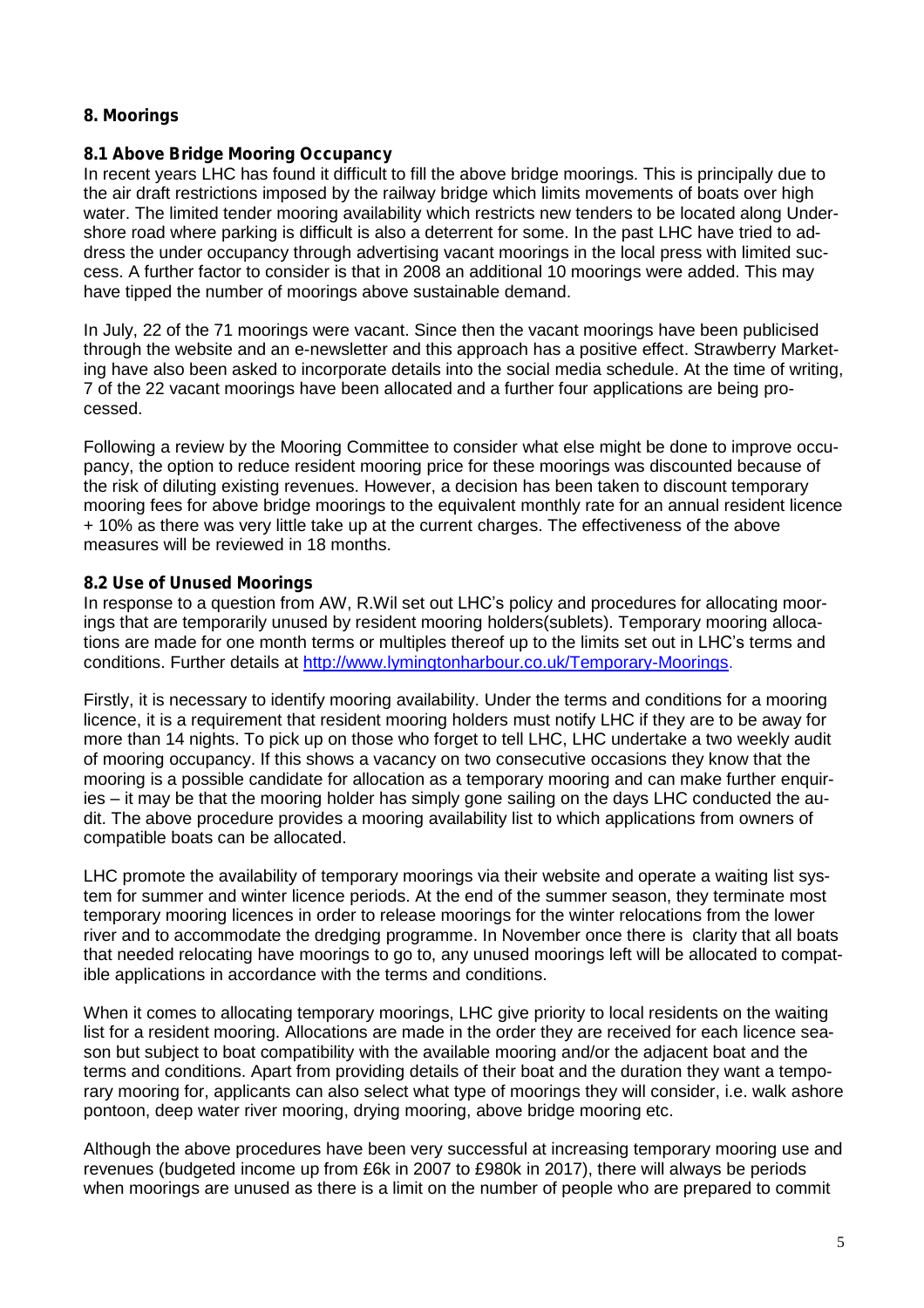to the ownership of a boat without the certainty of a permanent mooring. Also, some mooring types are more popular than others. For example, this summer LHC have been unable to fulfil the demand for large boat berths or from applicants who will only consider walk ashore berths with power as they have simply not become available. Conversely, at times it is not uncommon for the supply of mid river moorings for smaller boats to exceed demand at certain times. It is also not uncommon for an unoccupied mooring to be offered out on a number of occasions before it is accepted due to factors like the distance from a tender mooring or the owner's confidence in his ability to access the mooring.

The waiting list for permanent moorings is currently about 550 people. LHC believe that many of these people do not currently own boats as it is often impracticable to own a boat unless the owner has a permanent and affordable mooring.

# 9. Dredging

This winter LHC will be dredging the 'A' row and 'Special Area' moorings to the north/north west of Berthon together with the adjacent navigation channel.

# 10. Safety and the Port Marine Safety Code

10.1 Trinity House (Inspection of Local Aids to Navigation Management Paocesses) In accordance with Section 198 of the Merchant Shipping Act 1995, on the 23 August 2017, an Officer of Trinity House undertook an audit of our procedures for the provision, maintenance and availability reporting for our Aids to Navigation (AtoN). Everything was found to be in good order. R.Wil explained that Trinity House to audits the harbour twice a year. Once to physically inspect the marks and the other to audit LHC's AtoN management processes.

# 10.2 Oil Spill Response Exercise

In accordance with the requirements of the Oil Spill Response Plan for the harbour, a three yearly Tier 2 incident management exercise is scheduled to take place on the 8<sup>th</sup> November. As it is a Tier 2 exercise it will involve the contracted professional responder, Adler & Allan. Representatives from the MCA, the Environment Agency, New Forest District Council, Hampshire County Council, Wightlink and both Marinas have been invited to attend.

R.Wil explained that oil spills are classified from Tier 1 (a comparatively small spill which is dealt with by harbour authorities using local equipment) to Tier 2 (a larger spill requiring the services of a professional responder) to Tier 3 (a major spill requiring significant resources from the MCA and supporting organisations).

# 11 Meeting Dates for 2018

Provisional dates of Tuesday 6th March 2018 and Tuesday 25th September 2018 were suggested.

# 12. Any other business

12.1 AW has been contacted by a local yachtsman who is concerned about boats speeding in the river causing wash which is hazardous to small boats. He has had a couple of potentially dangerous incidents whilst in a dinghy and apparently others have too. He made an interesting suggestion: part of the problem is that when power boats have been travelling at high speed in the Solent, reducing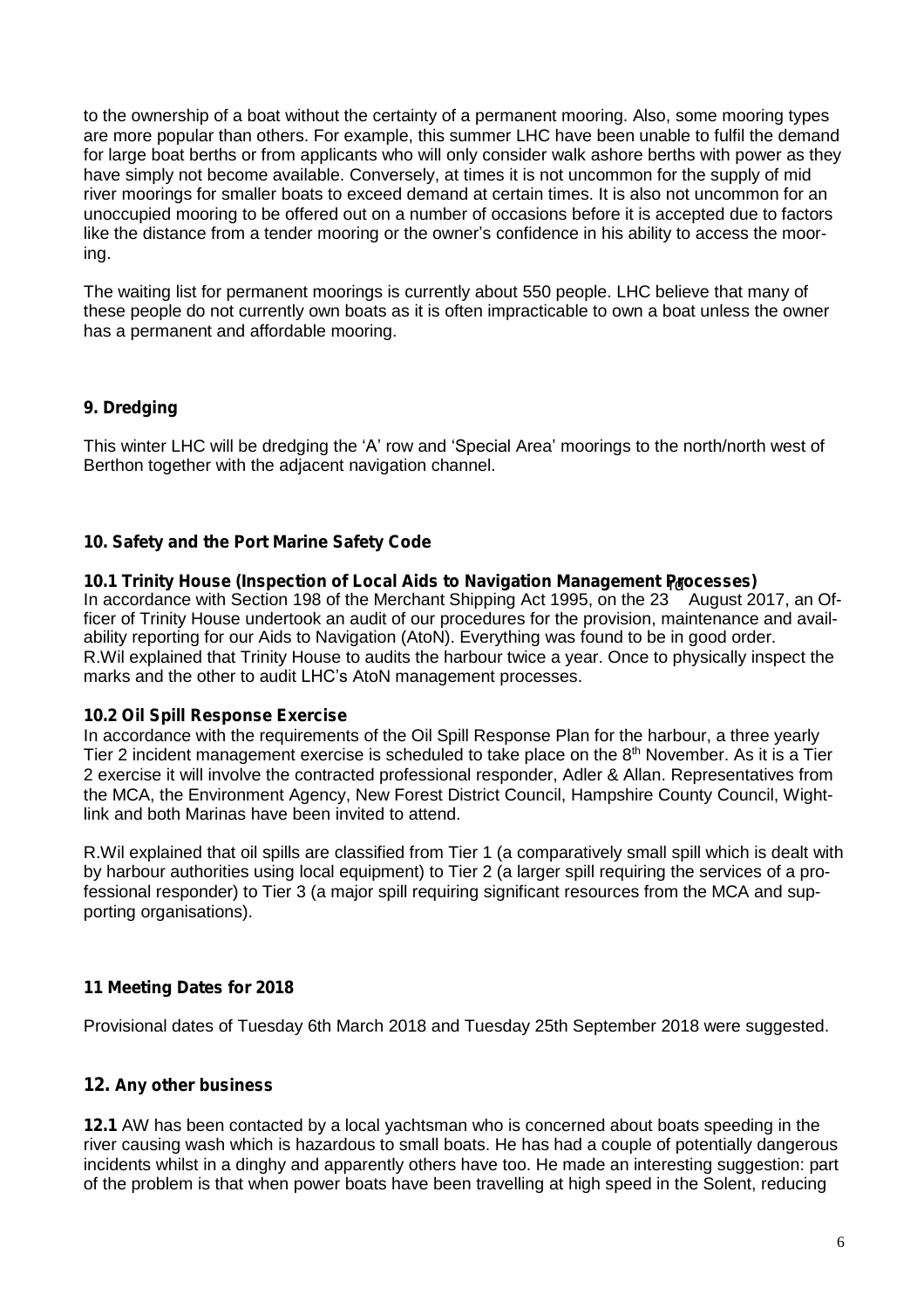speed to 6 knots or 4 knots seems ridiculously slow. If the helmsman of a boat travelling at, say, 30 knots reduces his speed to 10 knots, it probably feels like 6 knots or less. The suggestion is to install radar speed signs which advise river users of their current speed - like the ones that can be seen when approaching the 30 mph limit in some villages.

R.Wil's initial response was that there are a number of things to consider with such an approach:-

- 1. What would Trinity House think of a such a display and the implications for causing confusion with navigation aids.
- 2. Can they be powered by solar (it would not be practical/cost effective to lay cables).<br>3. What are the implications for night vision.
- What are the implications for night vision.
- 4. Are the type of radar installations you see on the side of a road able to remove the 'clutter' caused by the sea state.
- 5. The speed limit in the General Directions is based on speed through the water. Any radar reading will be SOG. That means the reading will invariably at times display a number incompatible with the legislated speed limit. This might lead to LHC may be accused of providing misleading/inaccurate info. For example an outbound boat with a following spring ebb tide might only be doing 6 knots through the water but the radar might read as high as 8 SOG. Conversely, inbound against an ebb tide the SOG radar reading may read 8 knots but the vessel might only be doing 6 knots. Will this lead to helms being incorrectly accused of speeding when a wash incident occurs?
- 6. It is not just speeding vessels which cause wash. The size and hull shape can also have a significant effect. It is not uncommon for a motorboat with a 'dirty' hull shape to cause unacceptable levels of wash below the legislated speed limit. This is why there is a separate GD related to keeping wash down. LHC do not want to encourage such a vessel with a lower reading to speed up.

R.Wil has asked the two Commissioners on the safety committee if they have come across such displays in other harbours on their travels and has referred this as an agenda item for consideration at the next safety committee meeting.

12.2 MW advised the Advisory Group that a temporary ban on oyster fishing has been implemented in the Solent and 4,000,000 seed oysters are to be introduced by the Blue Marine Foundation with the objective of restoring the native European flat oyster to the Solent. A single oyster is capable of filtering 200 litres of water a day and has many environmental benefits. In the 1970's and 1980's the Solent oyster fishery was the largest in Europe but it collapsed though over fishing.

12.3 JC asked for an update on the collapsed sea wall adjacent to the RLymYC. The land on which it stands is owned by NFDC and sea wall is the responsibility of the Environment Agency. R .Wil and PF advised that liaibility for the repairs is still subject to dispute between the respective parties insurers (LHC not involved) but it is taking some time to progress. It was noted that the sectioned off paving was "a mess" with weeds taking over. R.Wil asked if NFDC could tidy it up and PF said he would see if that was possible however the land is unstable and is hazardous for workmen to enter.

12.4 JC asked for an update the damaged street light on the sea wall. R.Wil said that the light belonged to LHC and had been damaged by teenagers. It has been inspected by LHC's Engineers who have proposed a more robust design. LHC are awaiting NFDC's approval of the proposed design.

12.5 DI told the Group about the proposed redevelopment of the Fawley refinery which comprises up to 1,500 new homes, a marina and premises for several marine businesses. Public drop in centres are to be opened from Wednesday to Saturday this week prior to an application for outline planning consent which could be submitted next year. The 10 year project is on land within both NFNPA and NFDC.